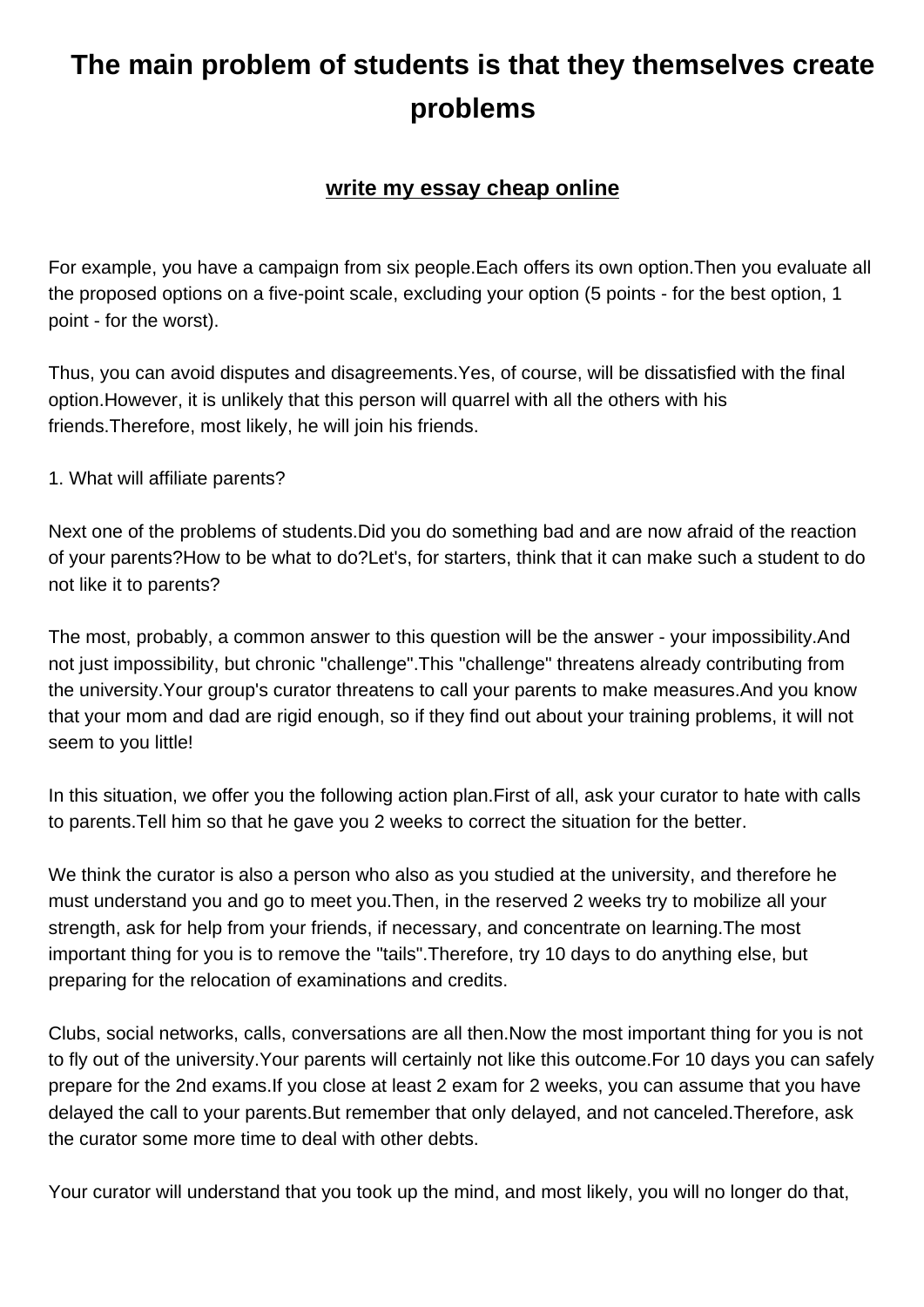so, of course, he will not call your parents.Remember how much there would be no debt on study, the most important thing is to close at least one debt, and then everything will go like in oil.

Just do not sit back, waiting for deductions.All problems are solved.From how much you make efforts to solve the problem, your further training in the university depends.

2. Where to find a loved one?

Someone comes to the university to learn, and someone chooses his narrowed there.Only now study is not too suitable for this.However, due to the fact that the student spends a lot of time in the University's building, he is there it tries to find his soul mate.

Only where to look for it?How to look for?

Of course, if a person set itself such a goal, he will first look for his soul mate first.This is understandable, because classmates you know better than anyone at the university.And, one-lineups are generally like relatives :) But it takes time, and you understand that among them there is no man suitable for you.In the future, you are still developing at the university, you will find out more and more people.

Your circle of communication becomes much wider than it was at the beginning of your learning. Thus, you are unilous to expand your borders to search for your loved one. Every lovely love young man or a girl, communicating with the opposite sex, so that he did not say, the willy-noilists "trying on" to the interlocutor and looks, whether he likes me, and is it possible to have a relationship with him.

It is best to search for your second half approach so-called mugs in interest.In any university there are always several different sections, each of which is engaged in some kind of their own business.If you want your future half to share your glances, do it in the section in which you want to do.And there, believe us, very soon, you will find a person with whom you will be interested in communicating and with which you will be simply "good."You will not notice how simply communication will turn into something more than just friendship.

The most important thing is not to dwell on the search for your second half, and then everything will be in this plan in this plan.This approach was used by one young man in the first movie "American Pie".If you do not remember such a situation, then review this film again.

3. How to make it not noticeable?

Here we mean cribs.What did you think?:) Cribs, as well as abstracts are an integral part of the student's image.Each student, even an invented excellent student, at least once in his life wrote a crib.It was wrote, and did not use.Therefore, we will not tell you about how you can imperceptibly write off on the exam.We will be better talking about how the crib helps the student is better to pass the exam.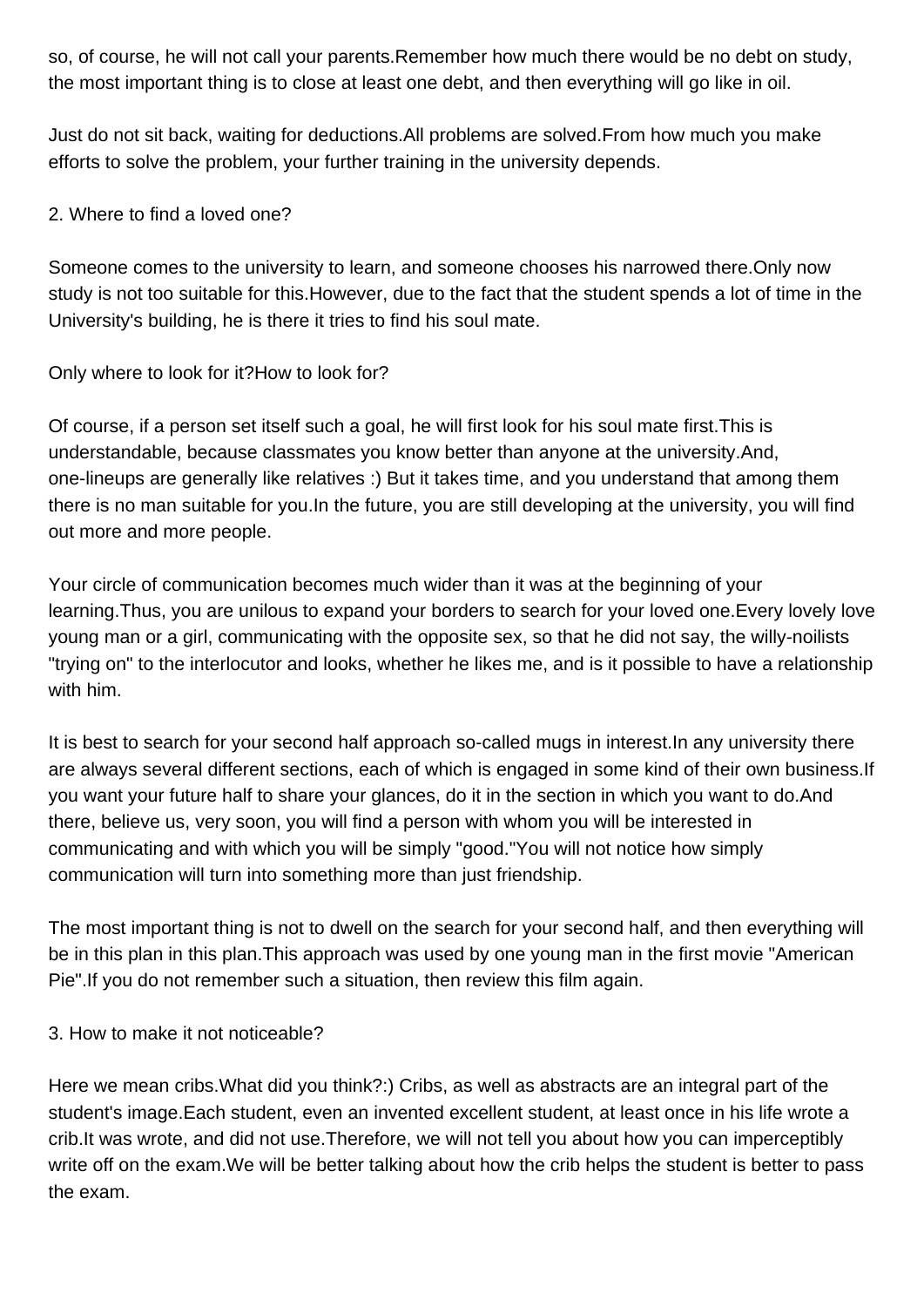But wait if we say that the student should not use the crib, whereas, sorry, can she help him?Is it not empty then time spending - writing the crib?We answer: no, not empty.The thing is that when you write the crib and the material is better absorbed.After all, in order to place on a small sheet of paper, the answer to the examination question, you must select the most important thing in advance ... in my head, and only then write it all on the leaflet.

Thus, you better remember the material, becauseYou will be involved visual and engine memory (hands will remember what you wrote in the crib).And the success of any memorization is that your brain makes the same information through different channels.Thereby more chances that on the exam you remember the difficult moments of your question and share the exam for excellent rating.

## 4. I want the same clothes!

This student problem is more characteristic of the fair sex representatives.Although now we would even argue with it, well, oh well.Always when you see a chic outfit among another girl, you want you to have the same thing, becauseShe would have looked much better on you.It would be generally wonderful if your rival stopped wearing this thing, and you would, on the contrary, bought the same, or a little bit modified and we would be concerned before all university.Guys would have spinning around you :)

However, as it usually happens, your dreams will not work.What!?Will not implement?How so?Duck you still want them to come true?Then read more carefully.So you come to your opponent, tell her, as the Terminator said: "I need your clothes."If she does not give it to you, then you are so so, so pick it up with strength.

What does not like this action plan?I would still like it, because it was a joke!:) In fact, to be the most, you do not need to "clean" our competitors forcibly.You need to join them into a virtual competition.If you win it, then all the laurels are yours.But how to win in it?

Everything is simple: you look closely to the clothes of other girls, appreciate it and pretend to which of things you think will be better to sit on you, and not on another girl. Then go to the store, and buy something similar. If you buy exactly the same clothes as your rival, you are unlikely to surprise someone and attract. Your task is to find such a style, such a color that would be slightly different from the "sample" taken. It was distinguished in such a way that at first glance it would be difficult to guess that you looked around the thing from another person at the university.

If, everything that was written above, you will do, you 100% attract the delightful views of others around, becauseYour competitive advantage will be what the outfit you, which you buy, will look several times better than on your "rival".This is what a simple way to solve this problem exists.Use on health!:)

5. No one understands me!